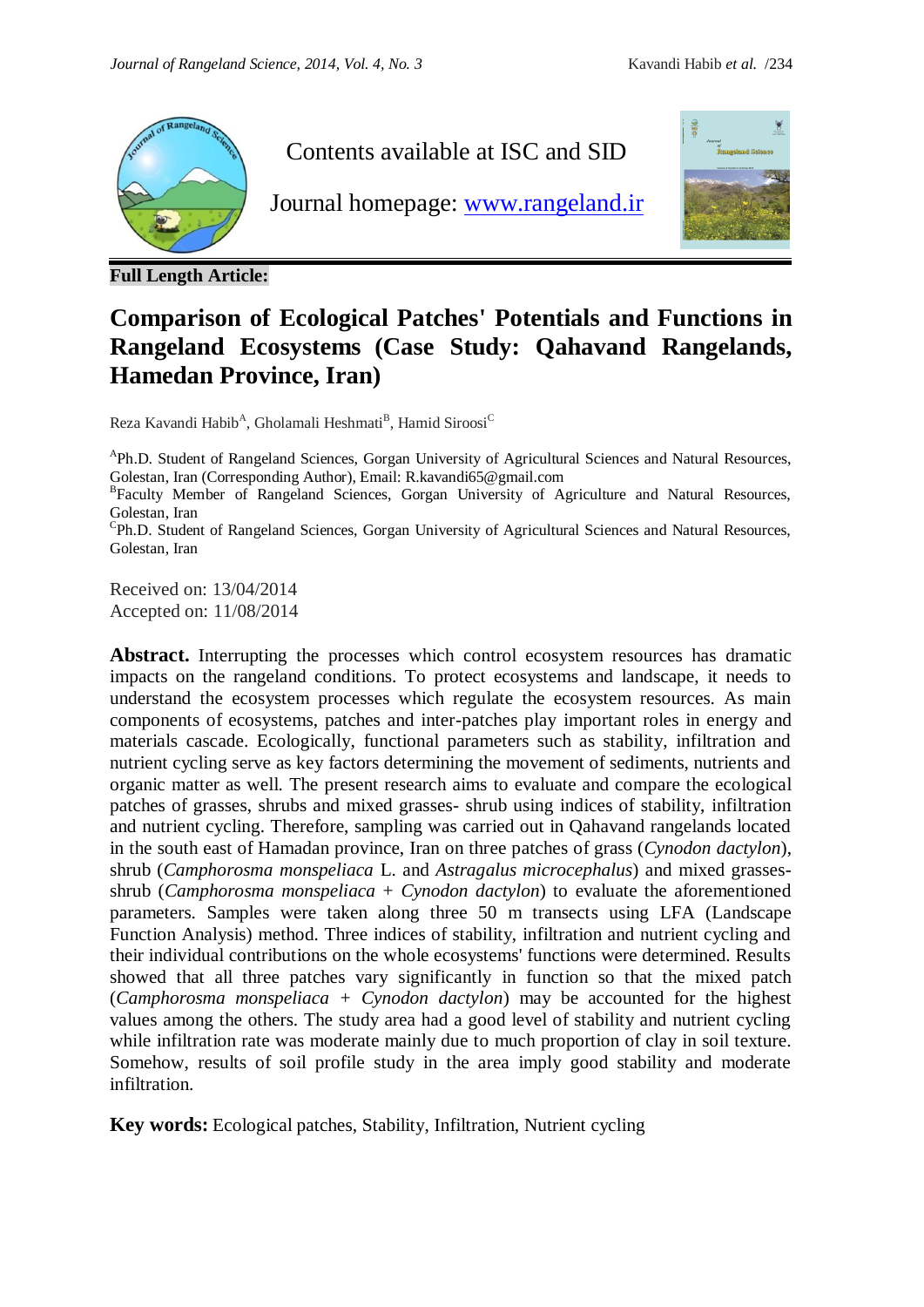## **Introduction**

Wise protection of ecosystems needs to understand the ecosystem pathways controlling resources. Patches and interpatches are integral parts of ecosystems affecting the transportation and storage materials (Tongway and Ludwig, 2002). Patches may be found as single plant, stone or any other object conserving the resources (Whitford, 2002). Pattern and dynamics of patches represent the main characteristics of vegetation. Most researchers have emphasized on the importance of patch structure as a determinant of ecosystem functions (Fahrig and Paloheimo, 1988; Pickett and White, 1985).

 Patched structure in vegetation communities frequently leads to some differences in survival, reproduction and migration of single species, life forms, etc. (Fowler, 1984; Gibson, 1988 a, b). Such heterogeneity not only is resulted from changes occurred in the abiotic components of environment, but also may be due to biotic components (passive and active). Getting aware of surface soil conditions seems to be essential. This helps us to conceive rangeland potentials and soil properties among many others. Nearly, all erosion types occur as a result of low soil infiltration and its instability (Rezaei *et al.,* 2006).

 Wide varieties of vegetation are affected by environmental factors including climate, soil and topography. Establishment of different vegetation types due to vegetation ecological nature and distribution is based on the adaptation of various species to soil conditions and environmental agents (Heshmati *et al.,* 2007). The relationship between vegetation and environmental vegetation is found to be an important point promising the sustainable utilization, conservation and evaluation of rangelands. As an indispensable part, soil has a considerable importance for vegetation and others components. According to soil science literatures,

some soil surface properties are closely tied to soil stability. In respect to empirical data and theoretical predictions within most landscapes, some resources including water, organic matter and nutrient cycle are characterized by patched distribution (Noy-Meir, 1973; Tongway, 1995). This pattern in turn improves productivity (Montana *et al.,* 2001; Noy- Meir, 1973) emerging as spatially heterogeneous vegetation along with perennial species surrounded by fertile soil matrix. Vegetation and soil parameters as the main ecological indices (Pyke *et al.,* 2002) are known as quantifiable measures showing dynamical state of a given habitat or landscape (Pellanet *et al.,* 2000).

 To shed lights on the changes occurred in rangeland by LFA method facilitates understanding the natural processes, providing data transformation potential in the form of useful information to be used directly by users, managers and practitioners of rangelands. Vegetation or ecological patches are distributed in terms of magnitude and ecological nature of resources. However, vegetation associations are arranged according to the tolerance of different species to varying environmental resources (Heshmati, 2003). Patchiness in vegetation and soil varies in spatial scales from rangeland to basin scales (Li *et al.,* 2008) as well as individual plant species (Fahrig and Paloheimo, 1988; Fowler, 1984). Distribution of resources controlled by vegetation and soil in turn results in accurate regulating landscape functions and subsequently production and diversity (Rahbar, 2006; Tongway, 1995). It is worthy to note that discrete nature of vegetation is resulted from various erosion and deposition processes as well as complicated interactions between individual plants and surrounding soil matrix (Fowler, 1984; Tongway and Ludwig, 2002). Large vegetation patches play enormous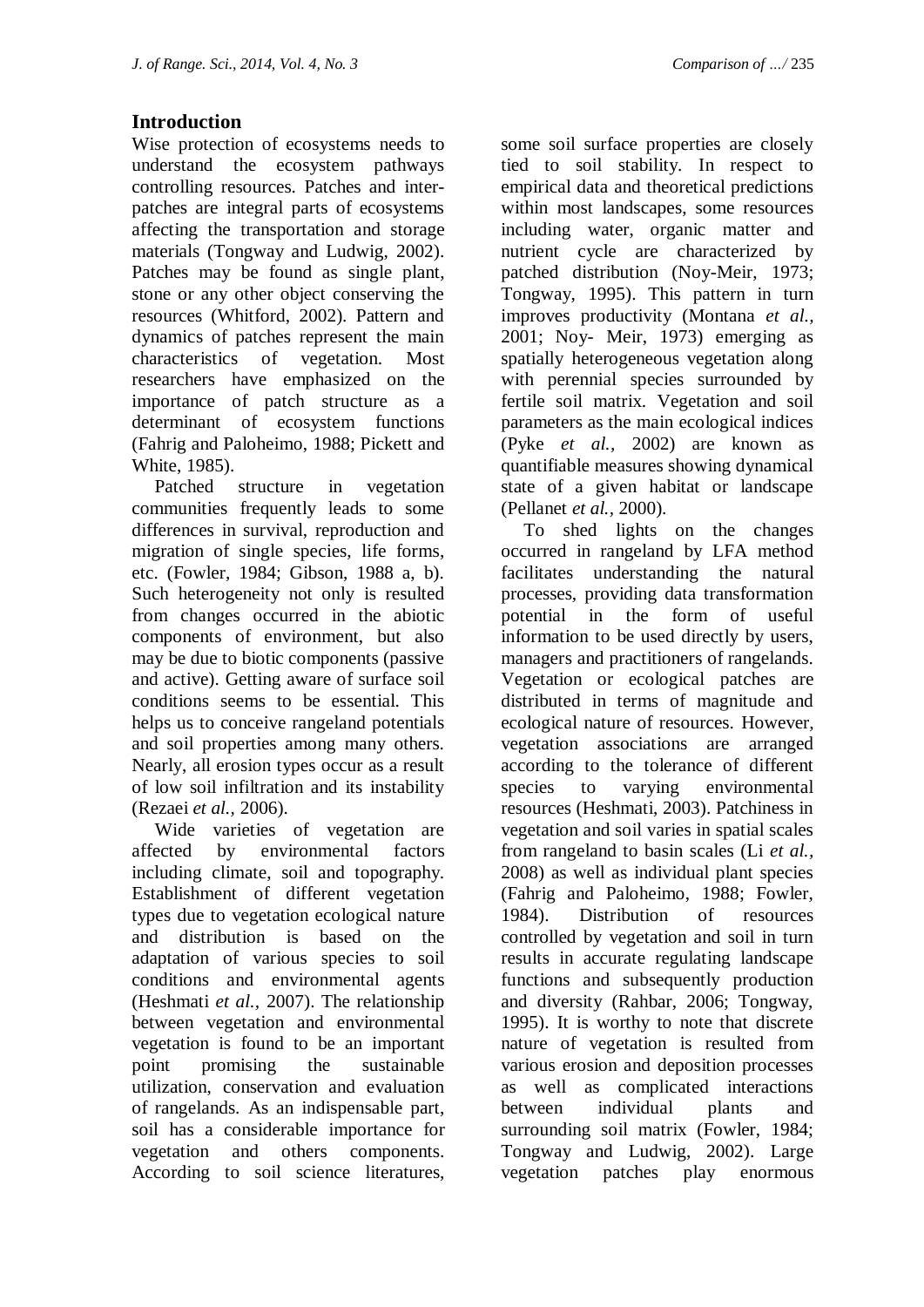ecological roles while providing many advantages for rangeland landscapes (Forman and Colling, 1995). As a result, a given landscape will lose major parts of it without big patches. At the same time, those landscapes characterized by large patches would not have some benefits and advantages. On the other hand, those small vegetation patches act as a corridor or springboard to vegetation colonization, harbor rare species and small habitats while improving diversity and heterogeneity in the habitat for those species restricted to small patches. Hence, small patches are of more advantages than the bigger ones. They may serve as the supplement of large patches instead of their substitution. Increased shrubs within a landscape exert some spatial changes in soils (Schlesinger *et al.,* 1996), change resource flow among shrub batches and inter-patches (Li *et al.,* 2008) and finally, strengthen shrubs consistency and durability (D'Odorico *et al.,* 2007).

 Air and windburn nutrients, litters, decomposed materials and seeds are accumulated under shrubs' canopy cover while increasing the infiltration capability (Bhark and Small, 2003). Nonetheless, those bare inter-patches are exposed to high temperature and evapotranspiration. Subsequently, their organic nitrogen decomposition, denitrification and ammonium volatilization are lessened with the erosion emergence and low landscape function (Schlesinger *et al.,* 1990). The combined effects (outcomes) of such processes strengthen fertile islands around shrubs by which shrubs get more tolerant against environmental adverse impacts (Schlesinger *et al.,* 1996; Whitford, 2002).

 Simultaneously, underground organs of grass have high contributions in forming aggregations both chemically and physically and improving soil stability and integrity as well. One of the most unique characteristics of grass patches is to form and colonize

underground parts like complex and strong rhizomes, branched stolon and roots penetrating to soils deeper than 30 cm (Rahbar *et al.,* 2001).

 Given above discussion, evaluating the contribution of grass and shrub patches to the rangelands' landscape has been done frequently. To understand this subject seems to be crucial to predict how arid and semiarid systems respond to the anthropogenic and environmental sharp changes (Tausch *et al.,* 1993).

 Hence, to satisfy this end, the varying functions and structures related to rangeland patches as well as their implications in the whole ecosystem components should be evaluated. The present research aims to shed lights on functional and structural changes of ecological patches and its contribution in the whole ecosystem stability using three indices of infiltration, stability and nutrient cycling.

## **Materials and Methods Study area**

The study was conducted in Qahavand rangeland (Shara district) located in south eastern Hamadan province at 33°58´ to 35°44´ N and 48°49´ to 33°28´ E.

 It is nestled in 1574 m above sea level. Study area is characterized by shallow saline gravels and some calcareous materials' accumulation. According to soil taxonomy, this is fall into American classes, Fine loamy, Sodic, Thermic Type and Haplo Calcides and pH ranged from 7.3 to 8.8 poor in organic matter that is less than 1% (Ahmadian *et al.,* 2010).

 As it can be seen from high EC value, these soils are mostly saline. Soils have poor drainage consisting of clays in the absence of enough organic matter.

 Within vegetation community dominated in the area, shrubs are encircled by some grass species. Such general structure can be distinguished as follows: grass (*Cynodon dactylon*), shrub (*Camphorosma monspeliaca* and *Astragalus microcephalus*) and grassshrub mixture (*Camphorosma*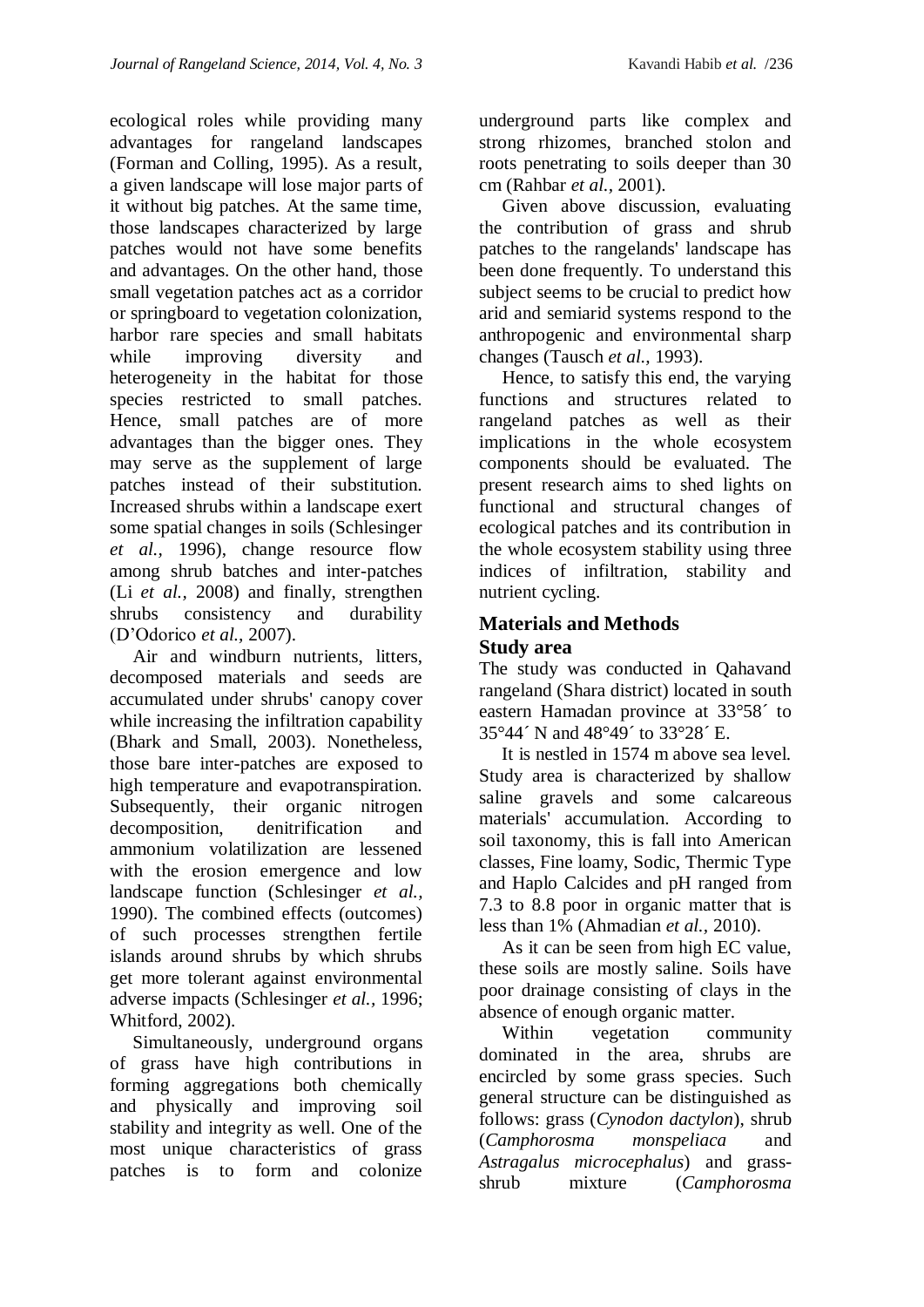*monspeliaca* + *Cynodon dactylon*). *Camphorosma monspeliaca* belonging to Chenopodiaceae family is a perennial shrub characterized by woody stems or a cushioned shape in the diameter of 20 cm covered by white fuzzes or mixed brown prostrate with 7 cm stems or flowery stems up to 100 cm. Leaves are 3-9 m long (Asadi, 2001). This species is distributed in different aspects all over the world (Turkey, Caucus, Iran, Central Asia, Afghanistan, Pakistan and North Africa) (Asadi, 2001). In Iran, it is identified as one species and two subspecies. Subsp. *monspeliaca* is found in the north and northwest (Mazandaran, Azerbayjan, Semnan, Zanjan and Tehran) and subsp. *lessingii* may be found in the northwest, west and center of Iran (Azerbayjan, Hamadan, Markazy, Chaharmahal Bakhtiari, etc.). *Cynodon dactylon* belonging to Graminae family is native to northern and eastern Africa, Asia, Australia and southern Europe. Its lamina is colored in grayish green in the length of 30 cm. Complex and deep root system enabled it to penetrate to about 2 m depth. It is mostly colonized in a creeping manner with stolon, rhizomes and seeds (Walker *et al.,* 2001). *Astragalus microcephalus*, a shrub species from Leguminosae family is native to eastern, Mediterranean and Middle East growing to 0.5 m (1ft 8in). The flowers are hermaphrodite (having both male and female organs) and suitable for light (sandy) and medium (loamy) soils and prefers well-drained soil with a suitable pH for acidic, neutral and basic (alkaline) soils. It cannot grow in the shade (Kotrebai *et al.,* 1999). All three species differ in morphology and architecture. *Camphorosma monspeliaca* has a spherical shape surrounded by its stems in circled manner, whereas Astragalus shrub grows as semi-prostrate or cone shaped. *Cynodon* spp. while dispersing in a creeping or prostrate manner called a rosette one. In addition, former species keeps its initial shape and

during the year, it seems green while two latters lose their leaves and get into dormancy period (Aellen, 1967).

### **Sampling methods and data analysis**

To evaluate functional characteristics of the desired rangeland, sampling was carried out in a landscape scale. For this, functional traits for the ecological patches were considered. The ecological patches were segregated as follows: grass (*Cynodon dactylon*), shrub (*Camphorosma monspeliaca* and *Astragalus microcephalus*) and grassshrub mixture (*Camphorosma monspeliaca* + *Cynodon dactylon*). All patches were studied with respect to functional parameters including stability, infiltration and nutrient cycling (Tongway, 1995). Three 50 m transects were established as the function of area topography so that all transects were set from upslope to downslope. Then, the vegetated patches to bare inter-patches were selected. Each transect had five replications along which width and length of patches as well as inter-patches were taken down. Then, landscape function analysis model (Tongway and Hindley, 2004) was used to determine soil stability using soil cover, litter cover, cryptogam cover, crust brokenness, soil erosion type and severity, deposited materials, surface nature (resistance to disturbance), stability to wetting and infiltration by perennial grasses' basal area and shrubs and trees cover, litter, Soil surface roughness, resistance to disturbance, litter (origin and degree of decomposition), stability to wetting and texture and finally nutrient cycling was measured by perennial grasses' basal area and shrubs and trees cover, litter (origin and degree of decomposition), cryptogam cover and soil roughness (Table 1). Data statistical analysis was performed using Landscape Function Analysis (LFA) software in Excel developed by Tongway and Ludwig (2002). In addition to ecological patches' comparison, one-way analysis of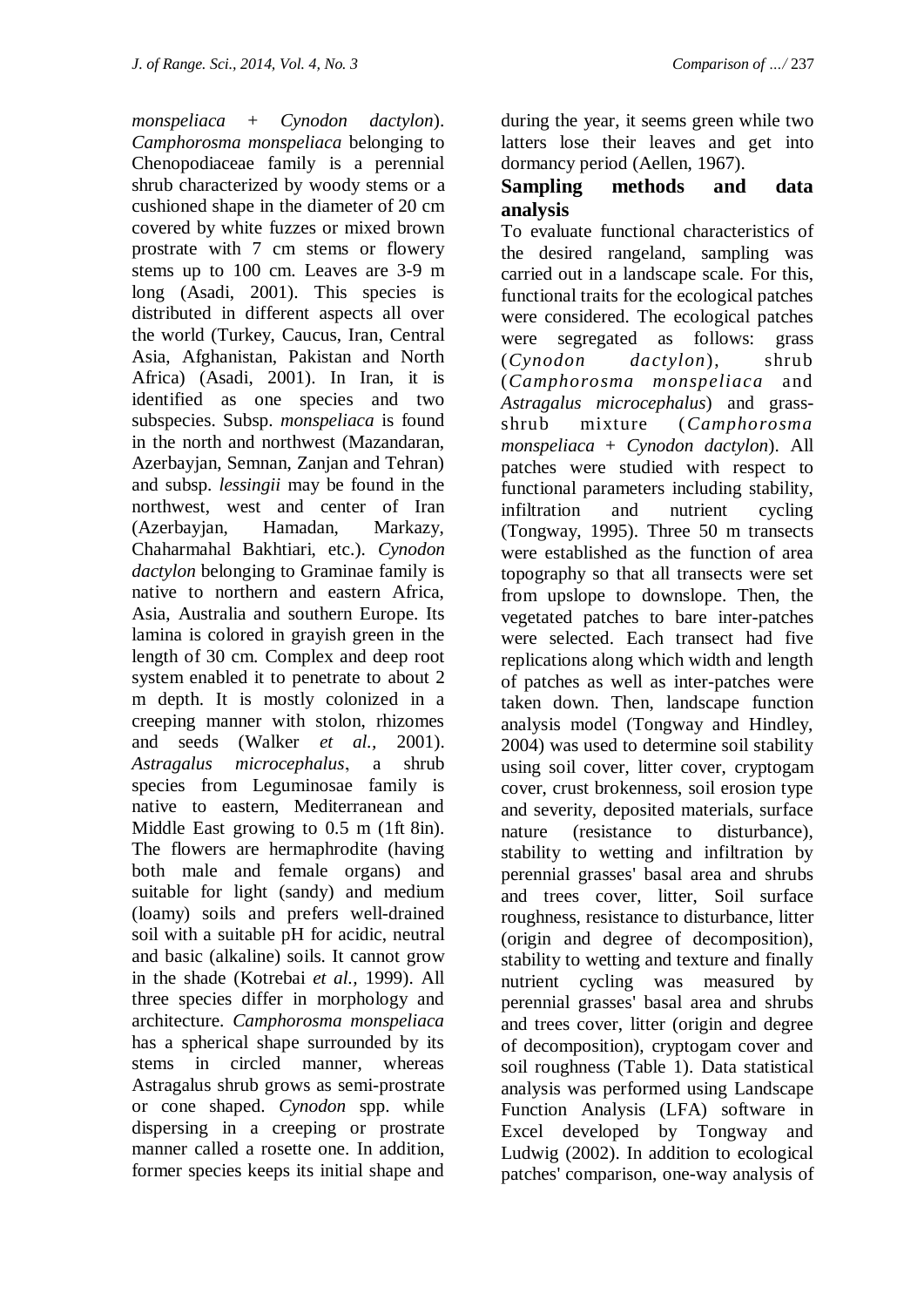variance (ANOVA) in a randomized manner by software  $SPSS_{17}$  was done. Patches were individually measured for eleven indices shown in Table 1; then,

each index was calculated by summing the indices' scores and expressed in percent.

| Index                              | <b>Class Number</b> | <b>Functional Parameters</b> |              |           |
|------------------------------------|---------------------|------------------------------|--------------|-----------|
|                                    |                     | Nutrient Cycling             | Infiltration | Stability |
| Crust brokenness                   | 4                   |                              |              | *         |
| Soil erosion type and severity     |                     |                              |              | *         |
| Deposited material                 | 4                   | $\ast$                       | $\ast$       | $\ast$    |
| Cryptogam cover                    |                     | ∗                            |              | $\ast$    |
| Rain splash protection             |                     |                              |              | $\ast$    |
| Litter                             | 10                  |                              |              | *         |
| Origin and degree of decomposition | 4                   | $\ast$                       | $\ast$       |           |
| Grass basal area                   |                     | $\ast$                       | $\ast$       |           |
| Soil surface roughness             |                     | $\ast$                       | $\ast$       |           |
| Stability to wetting               |                     |                              | $\ast$       |           |
| Soil resistance to disturbance     |                     |                              | $\ast$       |           |
| Texture                            |                     |                              | $\ast$       |           |

**Table 1.** Indices and its association with functional parameters

(\*: Relation to interested functional trait)

#### **Results**

The ecological patches were segregated as follows: grass (*Cynodon dactylon*), shrub (*Camphorosma monspeliaca* and *Astragalus microcephalus*) and mixed grass-shrub (*Camphorosma monspeliaca*  + *Cynodon dactylon*). Also, one interpatch (bare soil) involved frequent identified inter-patches. According to variance analysis, all treatments were differed significantly in three indices such as stability, infiltration and nutrient cycling at probability level of 1% (Table 2).

**Table 2.** Results of variance analysis of landscape function indices in case study

| Source of Variation | DF |                     | MS           |                         |
|---------------------|----|---------------------|--------------|-------------------------|
|                     |    | Stability           | Infiltration | Nutrition               |
| Between groups      | 4  | 92.110 <sup>*</sup> | $133.113$ ** | $210.909$ <sup>**</sup> |
| Within groups       | 10 | 1.592               | 6.053        | 4.382                   |

\*\*= Significance at probability level of 1 %, MS= Means square

Results of means comparisons using Duncan test for the stability implied that the mixed patch (grass+ shrub) was accounted for the highest stability rate (51.8%) among the others (Fig. 1). At the same time, the lowest stability rate was attributed to bare soil. The mixed and *Camphorosma* spp. had no significant differences. Other patches however were differed significantly to each other (P<0.5) (Fig. 1). **Fig. 1.** Means comparison of stability among the



studied patches (column followed by the same letters had no significant differences at 5% probability level of Duncan method)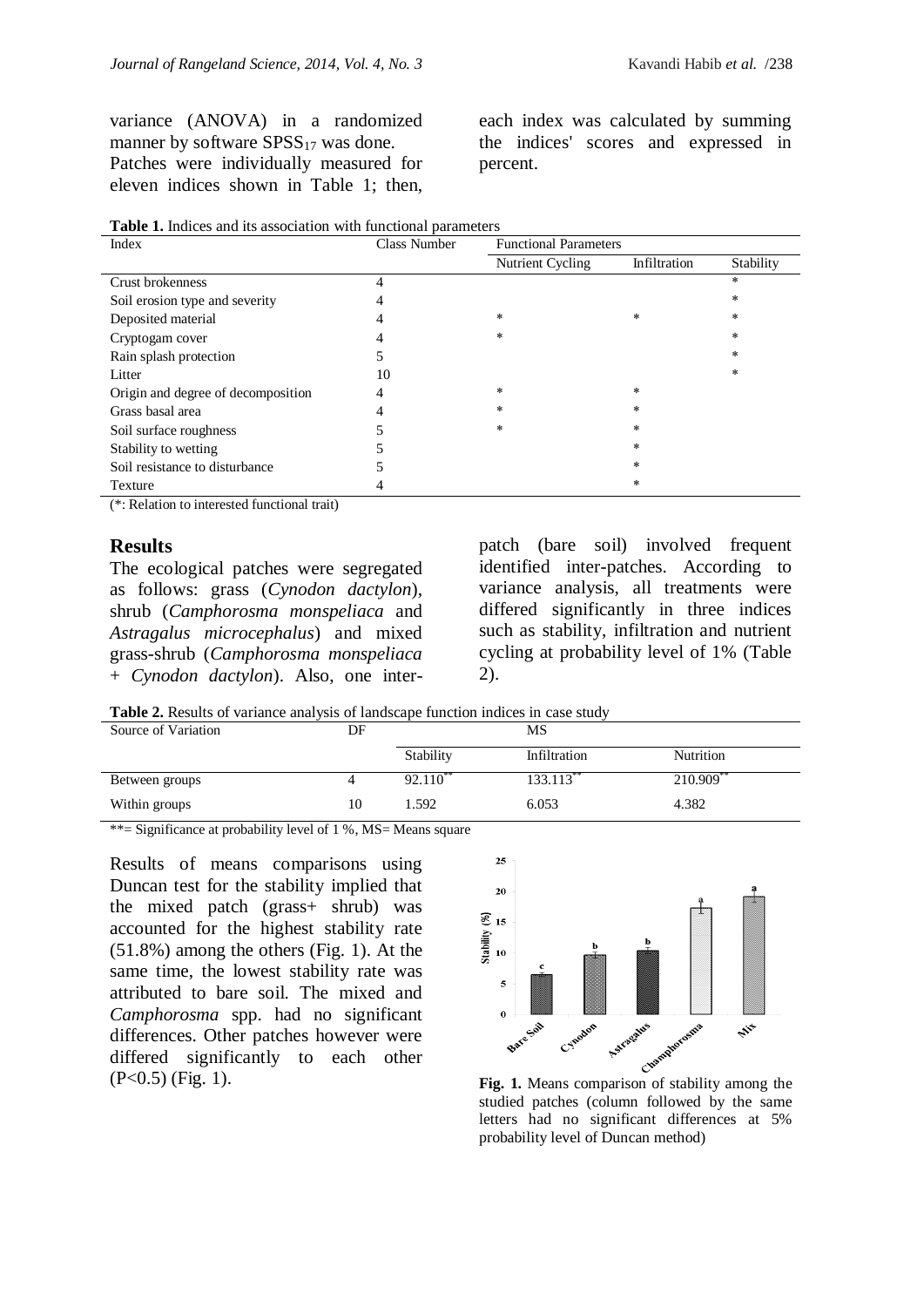Means comparison analysis for stability index showed that soil cover in the mixed patch had the highest stability whereas the lowest percent was assigned to cryptogam cover in *Astragalus* patches (Fig. 2). According to means comparison analysis, *Astragalus* spp. and *Camphorosma* spp. patches did not

differed significantly in terms of infiltration. Additionally, *Astragalus* spp. and *Cynodon* spp. patches were not varied at probability level of 5%. The highest and lowest infiltration rates were assigned to the mixed and bare soil patches, respectively (Fig. 3).



**Fig. 2.** Means of patches stability based on indices



**Fig. 3.** Means comparison of infiltration among the studied patches (column followed by the same letters had no significant differences at 5% probability level of Duncan method)

Mean separation for the patches' infiltration in terms of the related indices showed that litter cover (original and incorporated) was accounted for the highest and lowest values for the mixed and *Camphorosma* spp., respectively (Fig.4).

 The mixed and *Cynodon* spp. patches showed no significant difference for nutrient cycling. Similarly, both *Camphorosma* spp. and *Astragalus* spp. patches did not varied significantly (P<0.5). The lowest and highest nutrient cycling scores were attributed to the bare soil and mixed patches respectively among the studied treatments (Fig. 5).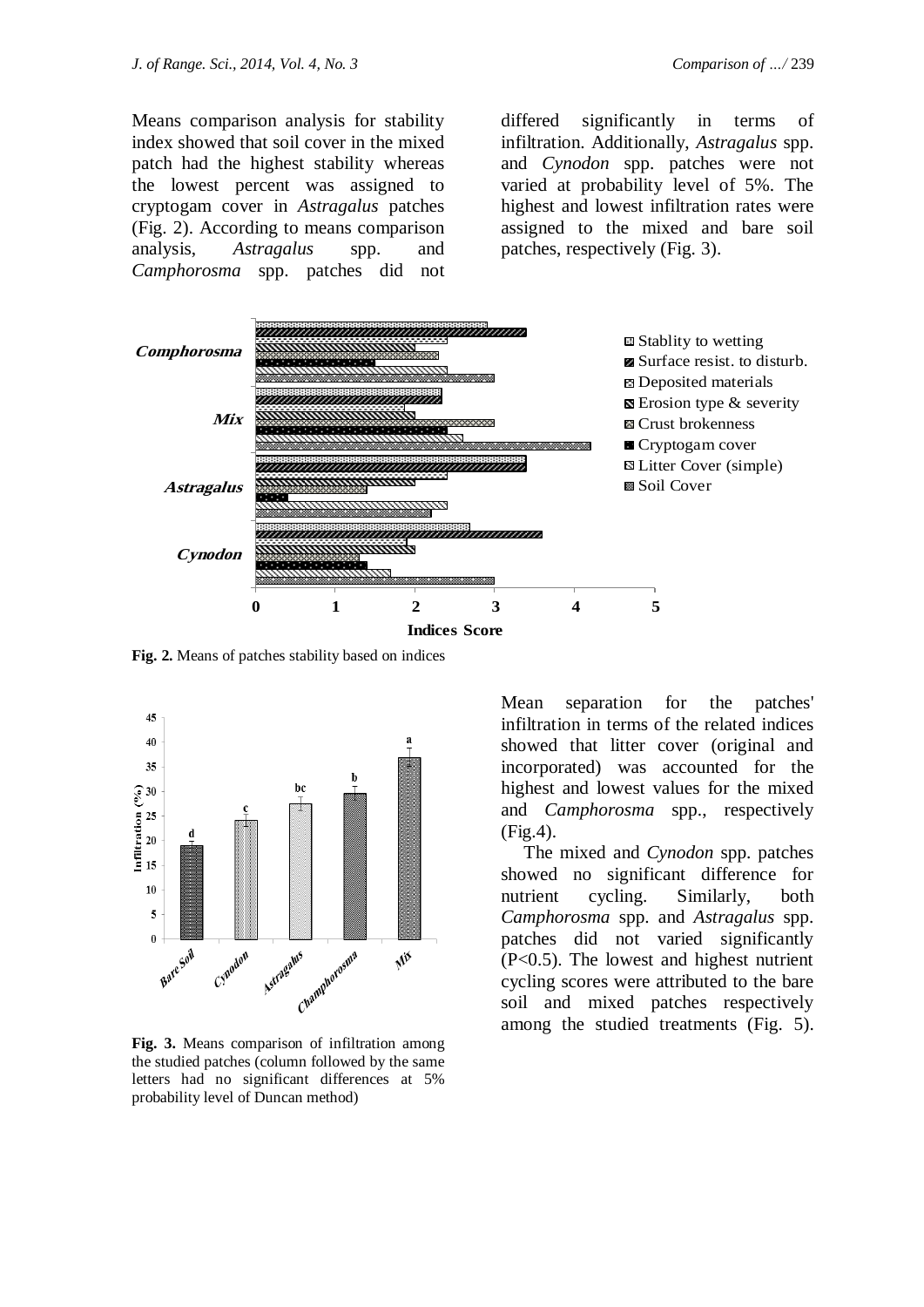

**Fig. 4.** Comparison of patches' infiltration based on the related indices



among the studied patches (column followed by the same letters had no significant differences at 5% probability level of Duncan method)

Also, means comparison for nutrient cycling in patches through the related indices revealed that soil surface roughness in the mixed patches showed the highest values among the others. In addition, cryptogam cover in *Astragalus*  spp. patches had the lowest value for nutrient cycling (Fig. 6).

As for the contribution of individual patches in the whole ecosystem stability, mean separation analysis indicated that two patches of mixed and *Camphorosma*  spp. were accounted for the highest contribution in the ecosystem stability showing no significant difference. The lowest contribution was attributed to bare soil which is not significantly different from *Astragalus* spp. and *Cynodon* spp. (Fig. 7).

 As with the contribution of each patch in whole ecosystem infiltration, the mixed one showed the highest contribution in ecosystem infiltrating capability followed by *Camphorosma*  spp. and finally, bare soil and Astragalus. The mixed one and *Camphorosma* spp. are not significantly different in terms of infiltration rate. Similarly, *Camphorosma*  spp. and *Cynodon* spp. are not significantly different in terms of infiltration (Fig. 8).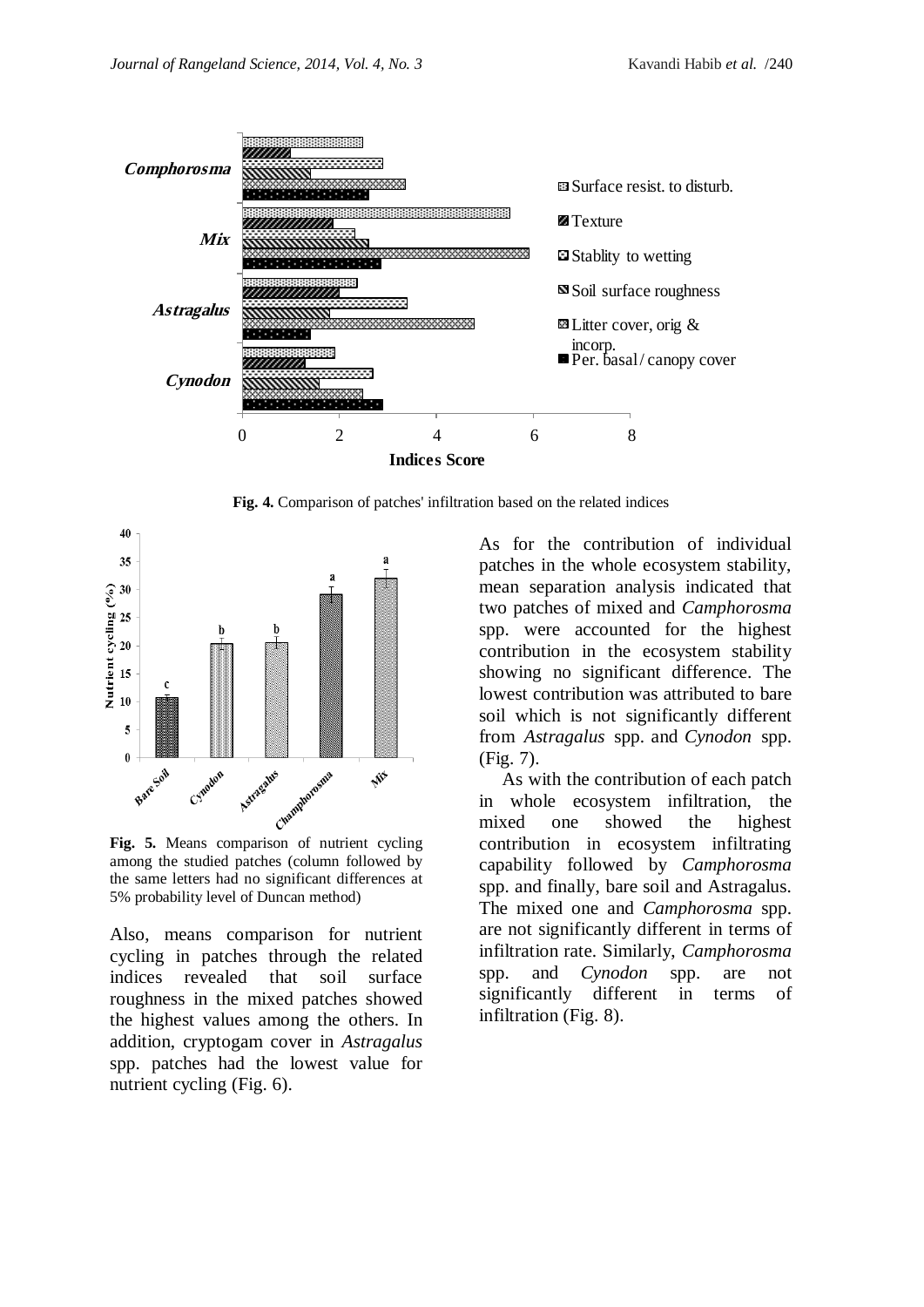

**Fig. 6.** Means Comparison of patches' nutrient cycling based on related indices



**Fig. 7.** Means comparison of individual patches' contribution in ecosystem stability (column followed with the same letters are not significant at 5% probability level of Duncan method)



**Fig. 8.** Means comparison of individual patches' contribution in ecosystem infiltration (column followed by the same letters had no significant differences at 5% probability level of Duncan method)

In terms of nutrient cycling, Duncan test showed that the mixed patch has been accounted for the highest contribution in nutrient cycling of ecosystem. This was significantly differed from the others (P<0.5). Bare soil and *Astragalus* spp. had the lowest nutrient cycling in case study with no significant differences (Fig. 9).



contribution in nutrient cycling (column followed by the same letters had no significant differences at 5% probability level of Duncan method)

#### **Discussion and Conclusion**

Presumably, the main reasons for high percent of triple indices (infiltration, stability and nutrient cycling) in mixed patch (grass+ shrub) as well as their remarkable contribution in landscape stability are the withstanding against wind, accumulation of organic matter,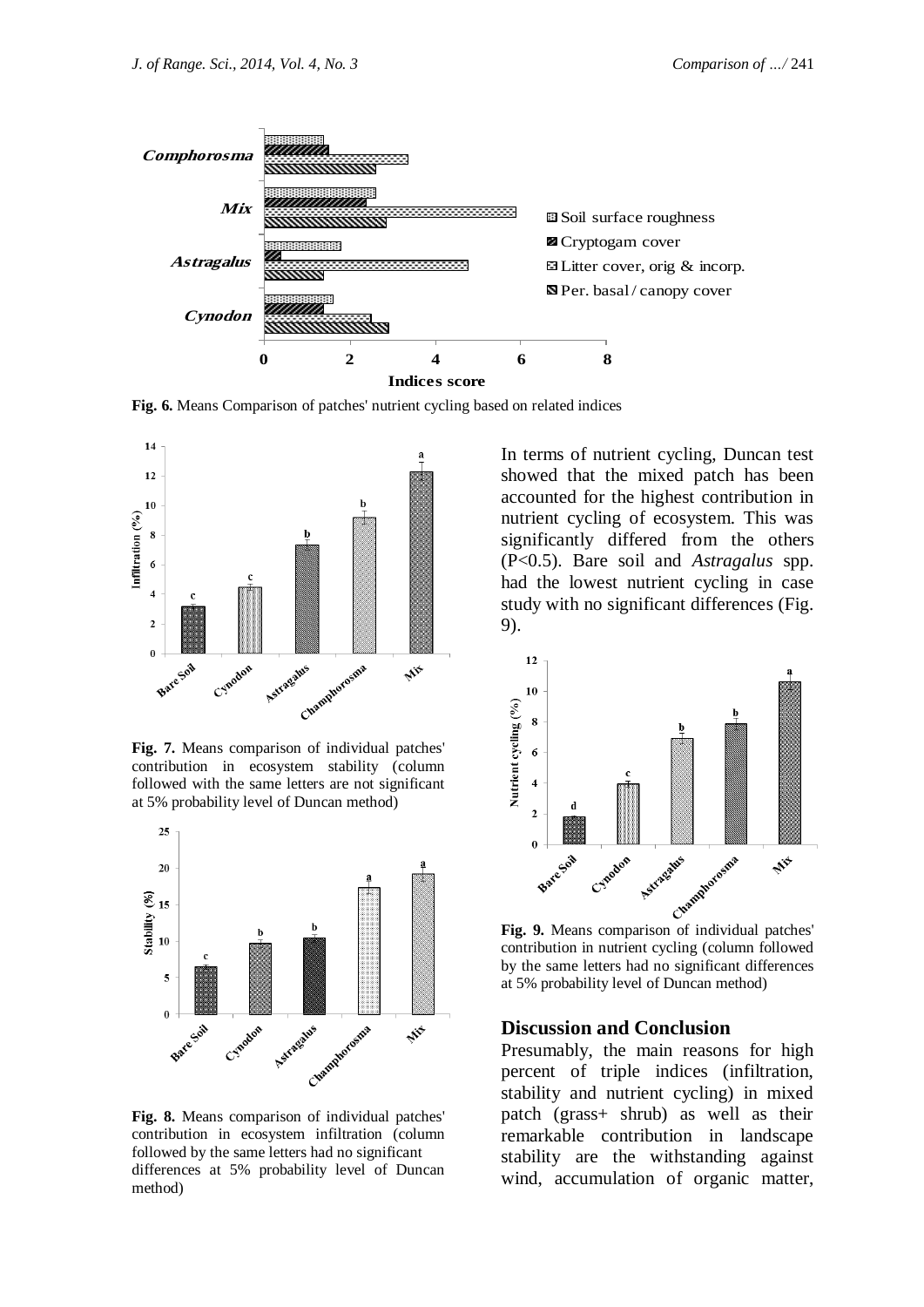silt, sand and litter and all together improving grass or shrub establishment. This is because those patches regulate water dynamics and heat transference (Charley and West, 1975; Charley and West, 1977; Aguiar and Sala, 1994). Presence of big patches of shrub and grass in saline soils of case study may be resulted from grass seed dispersion while trapping them by *Camphorosma* spp. acting as a nurse species and providing germination conditions for grasses. This is confirmed by the findings in Patagonia desert where shrubs are encircled by a loop of grasses (Soriano *et al.,* 1994). Such mosaic pattern in the arid and semiarid conditions might be resulted from a mutual or one-way symbiosis (Asadi, 2001).

 Low infiltration rate in some patches including bare soil may be attributed to the following reasons: 1) during rainfall and subsequently runoff, the suspended materials fill the soil pores through forming a seal that may be blockage micro-pores, 2) upon absorbing water dissolved cations and due to the expansion properties of clays, clays are swelled while lowering soil particles' pores; in other words, this occurs when water contained organic matter and some exchangeable ions such as  $Na<sup>+</sup>$  and  $K<sup>+</sup>$ and 3) algae and bacteria lead to blockage and less infiltration, especially when water is enriched by nutrients (Rahbar *et al.,* 2001).

 Shrubs and shrub+ grass patches scored high infiltration as compared to the others. This may be attributed to the extended root system which in turn paved the suitable way to water to be infiltrated to soil. High nutrient cycle rate in the mixed patches is resulted from the increased organic matter and nitrogen die to rapid litter decomposition in grasses and secondary litters (Rahbar *et al.,* 2001). Increased level of organic carbon stems from the sedimentation and deposition processes containing litters from upslope as well as increased soil

saturation percent in turn regulating soil temperature and soil microbial activity. Another important reason for high stability and nutrient cycling is found to be close canopy cover and two heterogeneous root systems for taking up nutrient absorption and cycling which is in line with the results reported by Tongway and Hindely (2004).

 Any weaknesses and losses in such system impose negative nutrient dynamics and cycle. A study conducted in Australia (Tongway, 1995) confirmed such idea where vegetation disturbance and losses led to the degradation of side plants and the lowering of soil conservation. According to Soriano *et al.* (1994), mixed patches of shrub + grass in Patagonian desert were only accounted for 18% of vegetation community; however, it was responsible for 44% of total ecosystem production (Soriano *et al.,* 1994). These reports suggest high importance of mixed patches for the arid and semiarid ecosystem functions. As a whole, landscape function in terms of infiltration, nutrient cycling and stability was high thanks to much shrub density as well as mixed patches. This results in better moisture conditions, higher infiltration due to much biomass and nutrient cycle for rapid annual biomass decomposition in previous years. Higher stability might be attributed to the increased species diversity within mixed patches. The last, but not the least, ecosystem function may be undertaken as the evaluation of material cycle and energy flow resulted from fauna and flora interactions with their ambient environment. Indeed, arid regions and saline soils made by anthropogenic activities have some complicated functions arising too many questions for the researchers to be responded. For instance, sine N decomposition and mineralization just occur in upper horizons, so how do grasses and shrubs respond to such variations? Whether does the grazing change the relative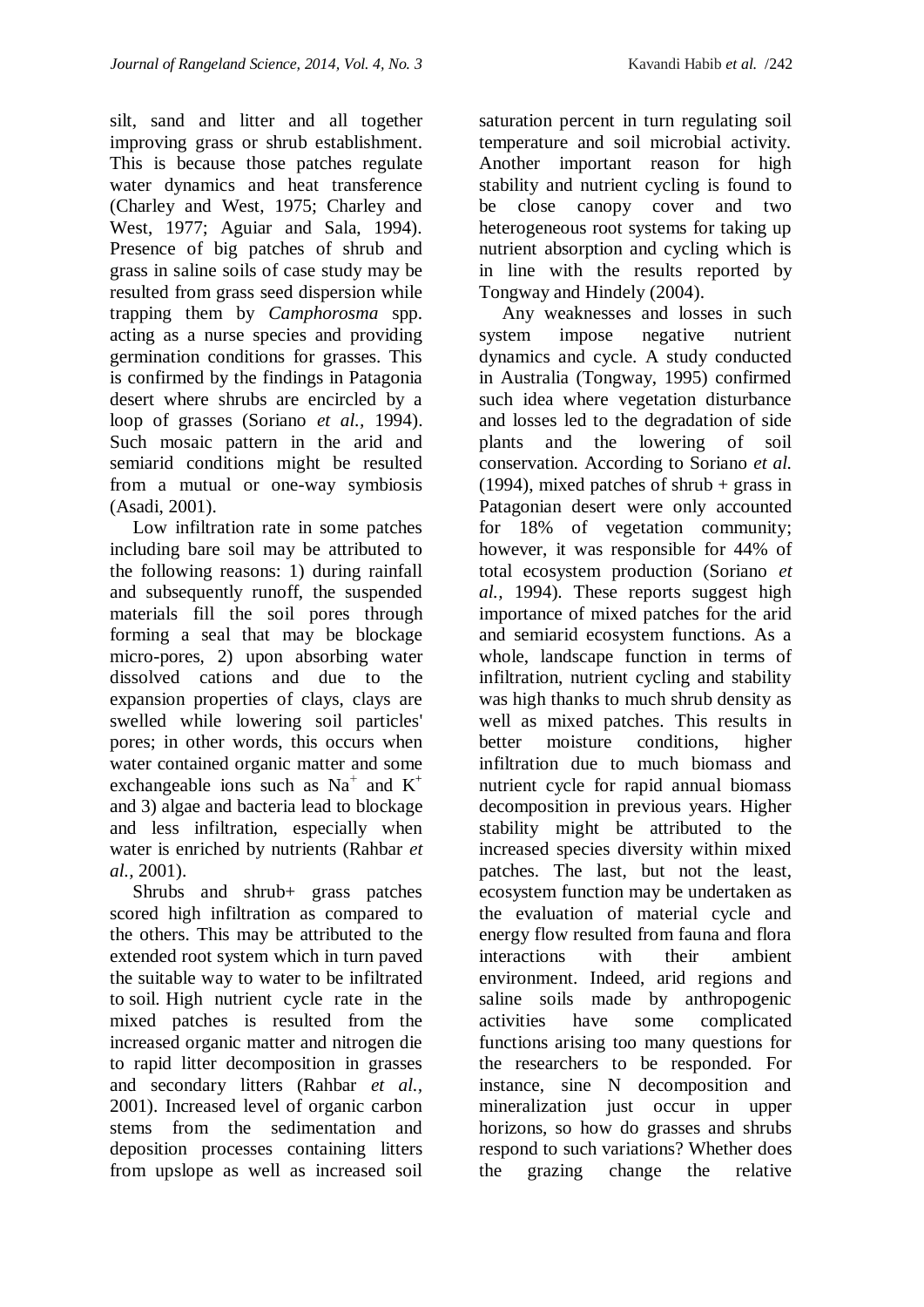importance of competition or symbiosis and then the shrubs: grass ratio or not? Can patches studied in the present research be considered as an aspect of biodiversity while playing important roles in the production and diversity association?

## **Literature Cited**

- Aellen, P., 1967. New Chenopodiaceae from Turkey. Notes Royal Botanic Garden. Edinburgh, 28-31.
- Ahmadian, M., Pakparvar, M. and Ashourloo, D., 2010. Evaluation of soil salinity variations using digital processing Landsat satellite in Qahavand plain (Hamedan province). *Jour. Soil Researches,* 2: 179-190. (In Persian).
- Aguiar, M. R. and Sala, O. E., 1994. Competition, facilitation, seed distribution and the origin of patches in a Patagonian steppe. *Oikos*, 70: 26- 34.
- Asadi, M., 2001. Iranian flora, first edition, forests and rangelands research institution press. 510 pp. (In Persian).
- Bhark, E. W. and Small, E. E., 2003. Association between plant canopies and the spatial patterns of infiltration in shrub land and grassland of the Chihuahuan Desert. *Ecosystems,* 6: 185–196.
- Charley, J. L. and West, N. E., 1975. Planinduced soil chemical pattern in some shrub dominated semi desert ecosystem in Utah. *Jour. Ecology,* 63: 945-963.
- Charley, J. L. and West, N. E. 1977. Micropatterns of nitrogen mineralization activity in soils of some shrub-dominated semi desert ecosystems of Utah. *Jour. Biol and Biochem,* 9: 357-365.
- D'Odorico, P., Caylor, K., Okin, G. S. and Scanlon, T. M., 2007. On soil moisture– vegetation feedbacks and their possible effects on the dynamics of dry land ecosystems. *Jour. Geophysics Research,* 112: G04010.
- Fahrig, L. and Paloheimo, J., 1988. Determinants of population size in patch habitats. *Theoretical Population Biology*, 34: 194-213.
- Forman, R. T. T. and Collinge, S. K., 1995. The 'spatial solution' to conserving biodiversity in landscapes and regions. In conservation of faunal diversity in forested landscapes. In press. Edited by R.M., DeGraaf and Miller, R.I., Chapman and Hall, London.
- Fowler, N. L., 1984. Patchiness in patterns of growth and survival of two grasses. *Oecol*. 62: 424-428.
- Gibson, D. J., 1988a. The relationship of sheep grazing and soil heterogeneity to plant spatial patterns in dune grasslands. *Jour. Ecol,* 76: 233- 252.
- Gibson, D. J., 1988b. The maintenance of plant and soil heterogeneity in dune grasslands. *Jour. Ecol,* 76: 497-508.
- Heshmati, G. H. Karimian, A. A., Karami, P. and Amirkhani, M., 2007. Qualitative, analysis range ecosystem potential, Inche Golestan province, Iran. *Jour. Natural Resources and Agricultural Science,* 14: 50-58. (In Persian).
- Heshmati, G. A., 2003. Multivariate analysis of environmental factors effects on establishment and expansion of rangeland plants*. Iranian Jour. Natural Resources,* 56(3): 309–320. (In Persian).
- Kotrebai, M. Birringer, M., Tyson, J. F., Blockand, E. and Uden, P. C., 1999. Analyst, 125:71-78.
- Li, P. X., Wang, N., He., W. M., Krüsi, B. O., Gao, S. Q., Zhang, S. M., Yu, F. H. and Dong, M., 2008. Fertile islands under *Artemisia ordosica* in inland dunes of northern China: Effects of habitats and plant developmental stages. *Jour. Arid Environ,* 72: 953–963.
- Montaña, C., Seghieri, J. and Cornet, A., 2001. Vegetation dynamics: recruitment and regeneration in two-phase mosaics. In: Tongway D. J., Valentin C. and Seghieri J. (eds), Banded Vegetation Patterning in Arid and Semiarid Environments: Ecological Processes and Consequences for Management. Springer-Verlag, New York, 132–145.
- Noy-Meir, I., 1973. Desert ecosystems, environment and producers. Annual Review of Ecology and Systematic, 4: 25–51.
- Pellanet, M., Shaver, P. A. and Pyke, D. A., 2000. Interpreting indicators of rangeland health, Version 3. Interagency technical reference Denver: United States Department-1734 of the Interior–Bureau of Land Management. National Science and Technology Center.
- Pickett, S. T. A. and White, P. S., 1985. The ecology of natural disturbance and patch dynamic. Academic Press, New York.
- Pyke, D. A., Herrick, J. E. and Shaver, P., 2002. Rangeland health attributes and indicator for qualitative assessment. *Jour. Range Management,* 55: 584–597.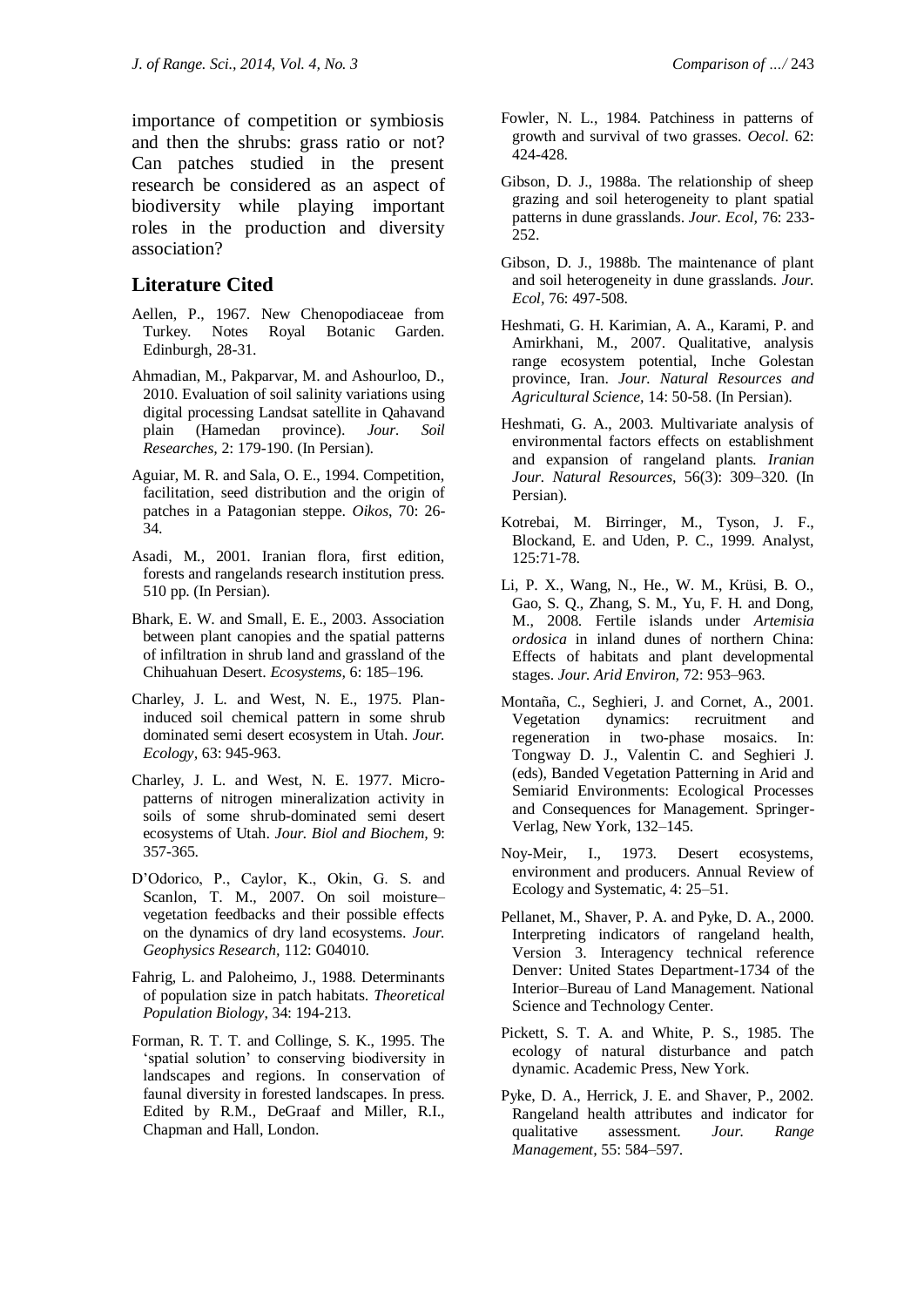- Rahbar, G. R., 2006. Changes in soil infiltration rate due to floodwater spreading at the Kowsar Aquifer Management Station. Proceedings of the 4<sup>th</sup> National Workshops Sustainable Management of Marginal Dry Lands (SUMAMAD), September 12–13, and August Kowsar Research Station Gareh Bygon Fassa., Iran. (In Persian).
- Schlesinger, W. H., Raikes, J. A., Hartley, A. E. and Cross, A. E., 1996. On the spatial pattern of soil nutrients in desert ecosystems. *Ecology,* 77: 364–374.
- Schlesinger, W. H., Reynolds, J. F., Cunningham, G. L., Huenneke, L. F., Jarrell, W. M., Virginia, R. A. and Whitford, W. G., 1990. Biological feedbacks in global desertification. *Science*, 247:1043–1048.
- Soriano, A., Sala, O. E. and Perelman, S. B., 1994. Patch structure and dynamics in a Patagonian arid steppe. *Vegetation*, 111: 127- 135.
- Rezaei, S. A., Arzani, H. and Tongway, D., 2006. Assessing rangeland capability, in Iran using landscape function indices based on soil surface attributes. *Jour. Arid Environments,* 12: 460- 473. (In Persian).
- Tausch, R. J., Wigand, P. E. and burkhardt, J. W., 1993. Viewpoint: plant community threshold, multiple stable states and multiple successional pathways: legacy of the quaternary. *Jour. Range Management*, 46: 439-447.
- Tongway, D. J., 1995. Monitoring soil productive potential. *Environmental Monitoring and Assessment*, 37: 303–318.
- Tongway, D. J. and Ludwig, J., 2002. Reversing desertification in Rattan Lal (Ed) encyclopedia of soil science. Marcel Dekker, New York.
- Tongway, D. J. and Hindley, N. L., 2004. Landscape Function Analysis: a system for monitoring rangeland function. *African Jour. Range Forage Science,* 21: 109–113.
- Walker, K., Burrows, G. and McMahon, L., 2001. Bidgee bush: an identification guide to common native plant species of the south western slopes of New South Wales. Yarralumla, Australian Capital Territory: Greening Australia. p. 82. ISBN 1-875345-61-2. Retrieved 21 March 2010.

Whitford, W. G., 2002. The Ecology of Desert Ecosystems. Academic Press, New York.